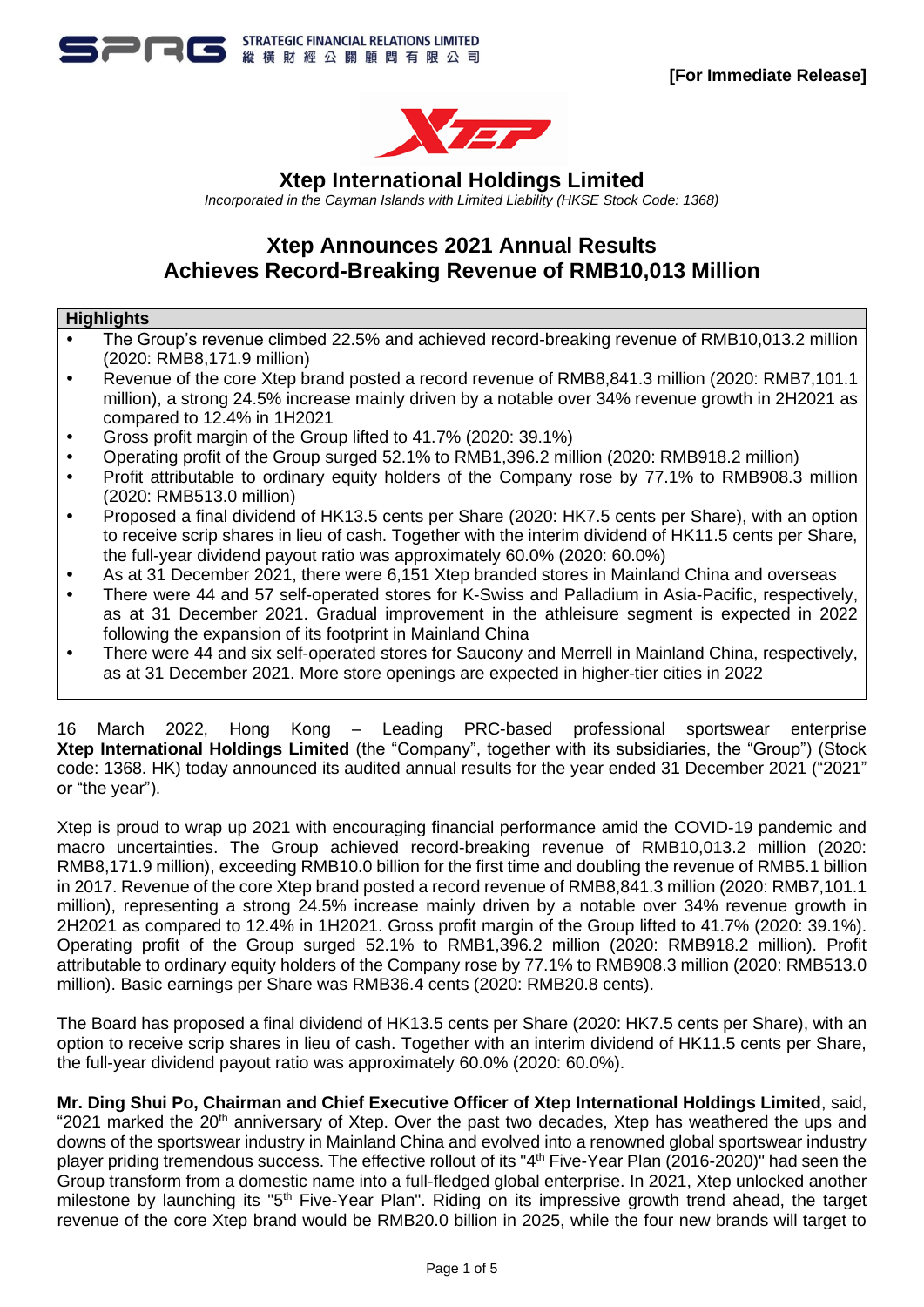*Xtep Announces 2021 Annual Results 16 March 2022*

achieve a revenue of RMB4.0 billion. With rising health consciousness as reflected in the exercise boom, plus the country's support for the sports industry, the sportswear sector in Mainland China is looking at rosy long-term prospects. The Group is optimistic about its business development in 2022 and beyond."

### **Business Review**

### *Mass Market*

### **Xtep**

During the year, Xtep continued to solidify its running ecosystem, from fostering R&D capabilities in running and revitalizing the product design to strengthening ties with professional marathoners and cultivating the running community in Mainland China. With more than 1.3 million Xtep Runners Club members, the Group successfully maintained its "moat" in the running market. On the other hand, Xtep upheld its customer-centric philosophy and boosted brand equity through retail channel upgrade and integrating Chinese cultural elements into its products to appeal to the younger generation.

### *Products*

The core Xtep brand offers value-for-money professional and stylish sportswear to consumers in the mass market. With running built into the fabric of the brand, the new professional carbon fiber-plated running shoe, "160X" Series, ranked first among all running shoe brands and surpassed international brands for the first time with a wear rate of over 50% in the World Platinum Label Race — the Xiamen Marathon in April 2021<sup>1</sup>. It has captured the attention of the entire running community and garnered several prestigious awards from Runner's World since its launch in March 2021. Unveiled in October 2021, the Xtep RC260 running shoe broke the sales record for professional running shoes with more than 5,000 pairs sold within 24 hours. Following the advocacy for building China into sports leader, the Xtep 100 Series was launched in December 2021 for adolescents to engage in a wide range of school physical activities.

Xtep rolled out the new premium label "XDNA" which features high-end athleisure products with Chinese cultural elements. The label marked a bold move for Xtep to redefine the "new China chic" era and resonate with customers who are not contented with simply going with the flow. Ever since Dilraba has become its latest spokesperson in August 2021, the Group has strengthened collaboration with her to fuel its popularity among younger female consumers through the launch of the new women's collection "HALF-SUGAR".

### *Retail management and E-commerce*

During the year, the Group stepped up efforts to upgrade retail channels while more enlarged flagship stores in the ninth-generation format were also launched. These ninth-generation stores with a larger gross floor area on average, extensive product assortment and immersive design helped boost store productivity and brand equity. As at 31 December 2021, there were 6,151 Xtep branded stores mainly operated by authorized distributors of the Group in Mainland China and overseas.

The digital shift in consumer behavior has accelerated during the pandemic. The Group swiftly diverted marketing and sales resources to social media platforms, such as Douyin and Xiaohongshu and harnessed the power of live commerce. Xtep's e-commerce business witnessed robust year-on-year growth and it accounted for over 30% of the core Xtep brand's revenue in 2021.

## *Marathon and running event sponsorship*

While selective physical marathons and running events were resumed in 1H2021, many international and large-scale sporting competitions were canceled or postponed amid a new surge in coronavirus cases in 2H2021 in Mainland China. During the year, the Group sponsored seven marathons and running events to raise public health awareness and accelerate the sports development in the country. Among the events Xtep sponsored, the 2021 Xiamen Marathon was one of the most prestigious marathons in Mainland China and was honored with the Road Race Elite Platinum Label by World Athletics.

<sup>1</sup> Source: Joyrun (Apr 2021) – footwear worn by participants who finished the 2021 Xiamen Marathon within three hours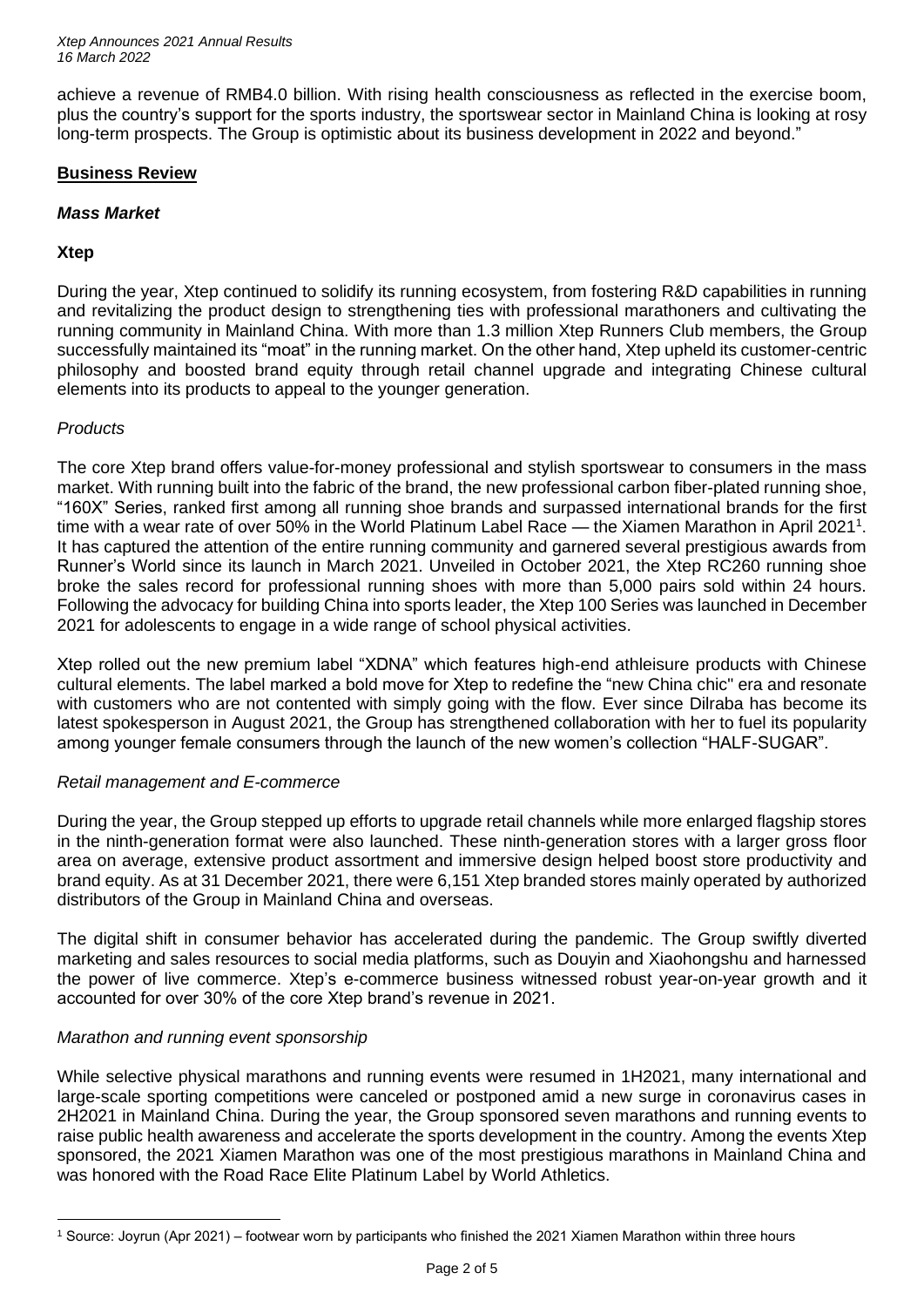#### *Xtep Announces 2021 Annual Results 16 March 2022*

#### *Xtep Running Club and sports celebrities*

The Group accelerated the opening of its Xtep Running Clubs ("XRC") to further strengthen Xtep's running ecosystem. XRC provides one-stop professional running services, including running consultation and running group support, which also enables Xtep to perform targeted selling of its products. As at 31 December 2021, there were 30 Xtep Running Club and over 1.3 million Xtep Runners Club members in Mainland China.

The Group has sponsored 25 professional athletes engaging various sports in Mainland China to strengthen its influence in the sports industry, including Tokyo Olympic participation standards (marathon) achieving runners Dong Guojian, Peng Jianhua, Yang Shaohui and Bai Li (female).

#### *Xtep Kids*

Building on a solid foundation supported by the successful restructuring from products to branding and retail network management, the Group has witnessed an accelerated growth in its Kids business since the partnership with Shaolin Temple to launch kids sportswear incorporating "China chic" elements. As at 31 December 2021, there were around 1,179 POS in Mainland China.

#### *Athleisure*

#### **K-Swiss and Palladium**

In 2021, revenue from the athleisure segment amounted to RMB970.9 million, contributing to 9.7% of the Group's revenue. It is expected that the overall performance of the athleisure segment will ameliorate in 2022 driven by the progressive mitigation of the negative impact of COVID-19 on the Group's overseas business and the expansion of its footprint in Mainland China.

K-Swiss exerted its utmost efforts into its business restructuring and brand repositioning in Mainland China. The completion of its brand revamp was signaled by the launch of the K-Swiss Tmall flagship store and its first physical presence in Mainland China in January 2022. More signature stores in the provincial cities in Mainland China are scheduled to open in 2022. As at 31 December 2021, there were 44 self-operated stores for K-Swiss in Asia-Pacific.

In 2021, the Group persisted in optimizing the product portfolio and modifying the retail network for Palladium in Mainland China. Image stores for Palladium will continue to be rolled out in 2022 as the brand further finetunes its product assortment and design to increase store productivity. As at 31 December 2021, there were 57 self-operated stores for Palladium in Asia-Pacific, of which 25 were in Mainland China.

### *Professional Sport***s**

### **Saucony and Merrell**

Revenue from the professional sports segment recorded a strong 180.2% year-on-year growth to RMB201.0 million. During the year, Saucony successfully demonstrated its growth potential in Mainland China with stunning store productivity and enhanced recognition among elite runners.

In 2021, Saucony continued to accelerate store openings in iconic and premium shopping malls in highertier cities in Mainland China, while Merrell also opened its first image store at HKRI Taikoo Hui, a new lifestyle destination and a premium business location in Shanghai. In 2022, more Saucony and Merrell stores will be rolled out in higher-tier cities in Mainland China. As at 31 December 2021, there were 44 and six self-operated stores for Saucony and Merrell in Mainland China, respectively.

During the year, Saucony strived to boost its e-commerce expansion and leverage various e-commerce platforms to engage with diversified customer groups. Aided by the expeditious growth of the emerging ecommerce platforms, Saucony and Merrell achieved approximately 140% and 138% year-on-year GMV growth, respectively.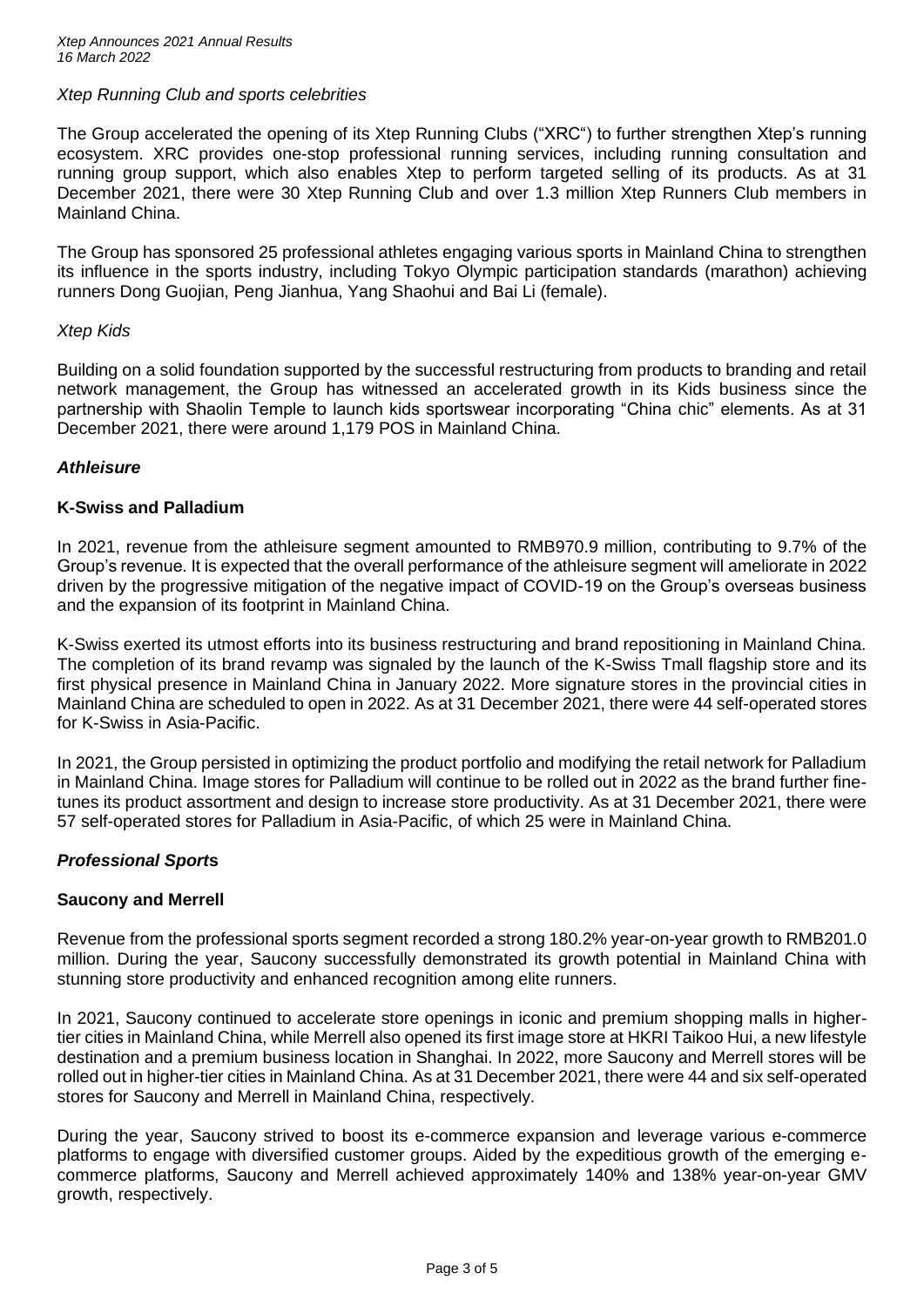### **Prospects**

The national-level support for the sportswear sector and the widespread favoritism toward home-grown brands among the younger generations have fortified its confidence in the outlook for the Group's business in 2022 and beyond.

The core Xtep brand will continue to fuel the growth of the Group in the coming years. The Group will continue to progress steadily towards its long-term goal through staying agile in product innovation and actively promoting the Xtep Running Clubs in Mainland China to strengthen its running ecosystem. Optimization of the distribution channels and more openings of the "ninth-generation stores" will be simultaneously executed to boost store productivity and increase market share. The Group will also keep up with the prevailing "China chic" trend to offer more innovative lifestyle and athleisure products for the core Xtep brand and the new "XDNA" label.

The four new brands remain as the sustainable growth drivers of the Group. For Saucony and Merrell, the Group will continue to increase their brand recognition in Mainland China through expediting store openings in prime shopping malls in higher-tier cities and increasing apparel and localized product offerings. The Group anticipates that the rollout of pilot stores in provincial cities in 1H2022 for K-Swiss will serve as a stout pillar for its expansion in higher-tier cities in the future. The Group will also strive to achieve continuous improvement in its assortment planning in accordance with the market response to fully unleash the DNA of K-Swiss. The optimization of Palladium's e-commerce business and retail network will be carried out uninterruptedly to maximize O2O synergies, and together with image store launches with new product lines, is expected to yield a positive result.

The Group remains optimistic about the long-term prospects of the sportswear sector in Mainland China. Supported by its multi-brand strategy which caters to the diversified needs of customers from the mass market to professional segments, its solid and robust "5<sup>th</sup> Five-Year Plan" will lead the Group on the right track for enduring growth at an optimal pace in the long term.

*- End -*

#### **About Xtep International Holdings Limited**

Xtep International Holdings Limited (SEHK stock code: 1368) is a leading multi-brand sportswear company listed on the Main Board of the Hong Kong Stock Exchange on 3 June 2008. The Group engages mainly in the design, development, manufacturing, sales, marketing and brand management of sports products, including footwear, apparel and accessories. Established since 2001, its own signature brand "Xtep" is a leading professional sports brand with an extensive distribution network of over 6,100 stores covering 31 provinces, autonomous regions and municipalities across the PRC and overseas. In 2019, the Group has further diversified its brand portfolio which now includes four internationally acclaimed brands, namely K-Swiss, Palladium, Saucony and Merrell.

Xtep is a constituent of the MSCI China Small Cap Index, Hang Seng Composite Index Series, Shanghai-Hong Kong Stock Connect and Shenzhen-Hong Kong Stock Connect. For more information, please visit Xtep's corporate website: www.xtep.com.hk or scan the Group's Wechat QR code below (or search by: xtepholdings or 特步控股).



#### **For further information, please contact:**

Xtep International Holdings Limited Investor Relations and Corporate Communications Tel: (852) 2152 0333 Email: ir@xtep.com.hk

Strategic Financial Relations Limited Shelly Cheng / Vivienne Leung / Rachel Lau Tel: (852) 2864 4857 / (852) 2864 4862 / (852) 2864 4824 Email: sprg\_xtep@sprg.com.hk